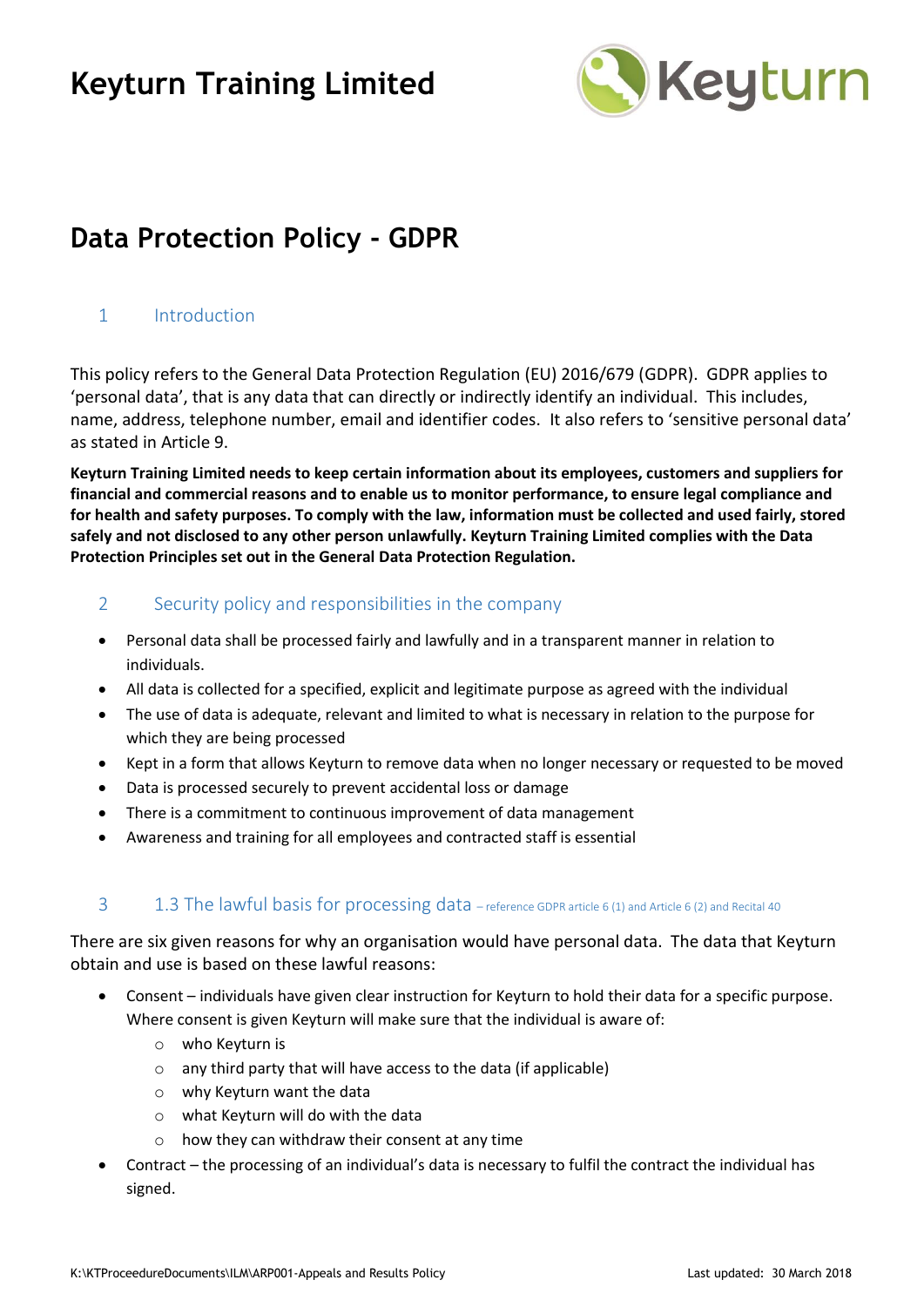

- $\circ$  The verbal contract starts when an individual requests information on our service for a specific reason
- $\circ$  The written contract starts when the individual has agreed on the service and signed an order
- $\circ$  On both accounts Keyturn will inform the individual of what data is being held as per point 5.2
- Legal Obligation where it is necessary to process data from a legal requirement
	- o The legal obligations are based on UK or EU law
	- $\circ$  Where legal reasons apply data will be passed on to third parties (e.g. HMRC with employee salary details)
- Vital Interests where the processing of data is necessary to protect someone's life
	- o Where Keyturn deem it important to hold data for vital interest, the data will be held securely with limited access to personnel
	- o Explicit consent will be requested in collecting this data
- Public task using the data to perform a task in the public interest or official functions
	- $\circ$  This includes carrying out a specific task in the public interest which is lad down by law; or
	- o exercising official authority which is laid down by law (domestic or EU law)
	- o where this basis applies Keyturn will inform individuals to gain consent
- Legitimate interests where there is a legitimate interest in the information Keyturn provide, or service offered
	- $\circ$  Keyturn use data under the legitimate interest's basis making sure that it is what the individual would expect and that it has a minimal privacy impact
	- $\circ$  Keyturn's policy outlines in section 5 the legitimate interest, the data held and why it is being processed
	- $\circ$  Article 6(1)(f) states that "processing is necessary for the purposes of the legitimate interests pursued by the controller (Keyturn) or by a third party except where such interests are overridden by the interests or fundamental rights and freedoms of the data subject which require protection of personal data, in particular where the data subject is a child."
	- o When using legitimate interests for direct marketing, the right to object is absolute and Keyturn will stop processing the data immediately

#### 4 Individuals rights

As part of the GDPR Keyturn follow the guidelines for the rights for individuals, as stated in GDPR these are:

- The right to be informed Keyturn inform all individuals with privacy information which allows the individual to see what data we hold on to, the purpose of processing it, the lawful basis for processing the data. Clear guidance is given to the individual along with details of Keyturn and primary contacts for any data concerns
- The right of access individuals have the right to access their personal data and supplementary information. Keyturn will comply with the request within one month, where data is more complex it may be extended by a further two months
- The right to rectification individuals can request that personal data is corrected or complete any incomplete data. Keyturn will rectify the information within one month of request
- The right to erasure where an individual requests the right to erasure for personal data that is no longer necessary or is prior to contract (i.e. used primarily for marketing purposes) Keyturn will comply immediately. This may include Keyturn contacting any third parties that may also have access to the data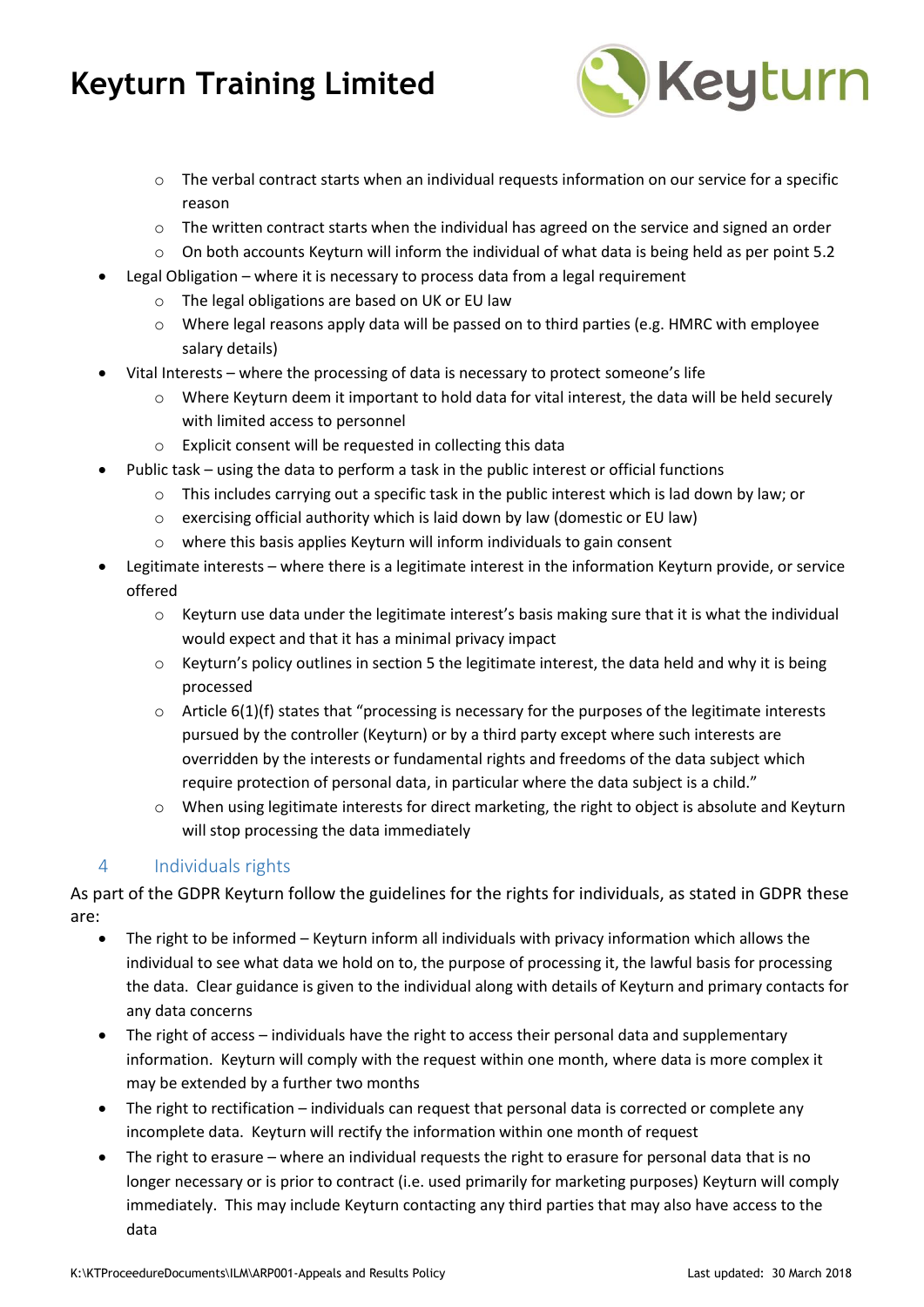

- The right to restrict processing Keyturn will make any restricted data unavailable to users upon request. Where data is required for safety or legal reasons, Keyturn will discuss with the individual. Keyturn will act on this request immediately
- The right to data portability individuals can move, copy or transfer personal data for their own use. Keyturn will respond to this request within one month
- The right to object where an individual's data is kept on the basis of legitimate interest, such as marketing, they have the right to object. Where Keyturn can demonstrate compelling legitimate grounds for the processing or if the processing has a legal requirement, the individual will be informed and agreement will be put in to place. Individuals have the right to object at the point of first contact and is mentioned in Keyturn's privacy policy
- Rights in relation to automated decision making and profiling Keyturn's processing does not match this definition, however if that should change information on profiling will be found on the privacy policy

#### 5 Documentation

#### Under Article 30(1) of the GDPR the personal data we process is as follows:

- 5.1 Data used for Marketing Purposes Potential Customers/Clients
	- Data used for sales and marketing purposes are opt in data
	- The data is a mixture of opt in and legitimate interests, Keyturn process data of organisations and relevant contacts with in that organisation that have a role relevant to the service Keyturn provide
	- If at any point an individual or organisation wish to have their data removed or unsubscribe from emails or telephone calls, this will be done immediately upon request
	- This data is reviewed on an annual basis and where it falls outside of legitimate interest it will be removed
	- Where individuals are receiving emails, Keyturn will email on an annual basis to opt in to continue to receive marketing emails
	- Data that is held for marketing purposes includes, organisation name, telephone, address, individual responsible for managing the training needs, job title and email address
	- All data is held on a secure database that is accessed by authorised personnel within Keyturn as directed by the board

#### 5.2 Data used for Sales Purposes – Customers/Clients

As per 'data used for marketing purposes' in addition:

- As soon as an order/contract is signed there is additional data that will be required to deliver the service required
- The data used following an order/contract includes primary contact name, job title, telephone and email. Admin contact name, job title, telephone and email. This data is used to make sure that all projects and services being delivered function to the benefit of the client
- This data is only used for marketing if the individual has requested it
- This data is kept on a database that is only accessed by the relevant personnel. Once an order is signed the data passes through to the projects and finance department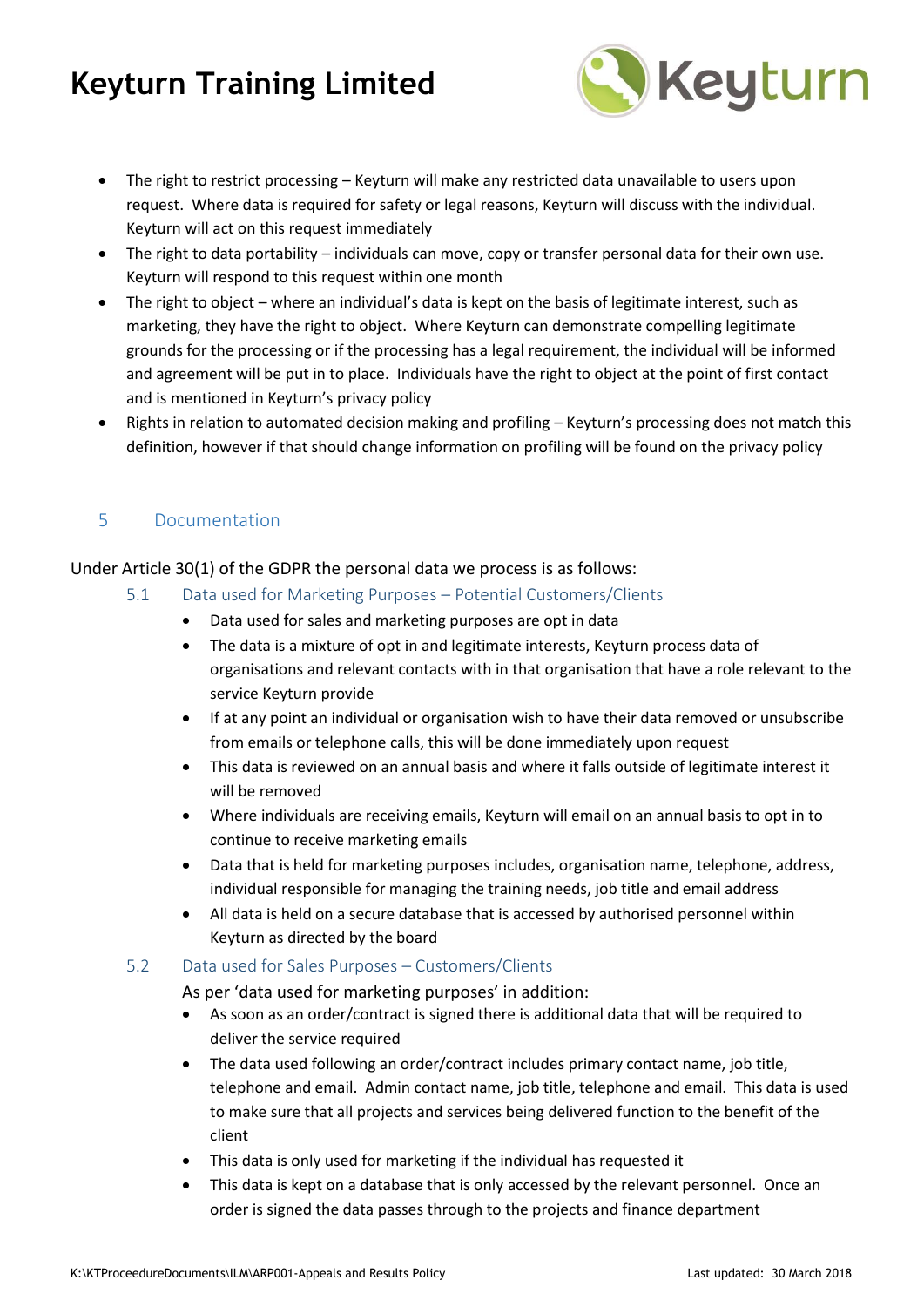

- Notes of relevance conversations are also kept on the database, this data is reviewed on an annual basis to make sure it is still relevant to the service we are providing to Keyturn customers
- 5.3 Data used for Project Purposes Customers/Clients
	- As soon as a client signs a sales contract/order the data passed to our projects team includes primary contact name, job title, telephone and email. Admin contact name, job title, telephone and email
	- Keyturn provide training for organisations throughout the UK, this requires regular contact with organisations to make sure that all information we have is correct. This data is kept for 2 years to enable us to monitor performance, with individuals within the organisation receiving the service
	- For each project Keyturn run, data that is collected from organisations is only used to inform, assess and review the development of those individuals which can be directly or via a nominated contact within the organisation
	- This data is kept secure to eliminate any loss or damage
	- Data used for the projects include individual names, organisation name and telephone numbers. In some cases where requested by the client email addresses and job titles will also be obtained
	- This data is used by our staff and contracted training delivery team. Our contracted staff have signed a contract to agree to the above terms of data.
	- Keyturn contracted staff will not keep any data beyond a week following the workshop unless special requests have been made by the individuals
	- All data given to the contracted staff will be returned to Keyturn via special mail or scanned and emailed, any additional data not required by Keyturn or the client will be removed
	- Each learner will be sent a link to our data protection policy within the joining instructions which are sent prior to the learning event
	- Customers will be informed of our data protection policy within the contract they sign at the beginning of the working relationship

#### 5.4 Data used for Finance Purposes – Customers/Clients/Suppliers

- All data is kept in a centralised secure location that is only accessed by the Keyturn finance team
- Data is collected from sales orders/contracts and is held by the finance team in order to produce invoices
- Data from supplier invoices are held in order to pay suppliers
- Data from both the sales orders/contracts and supplier invoices are kept for seven years as per the requirement of our accountants
- This data is not used for marketing purposes, but solely for financial purposes which includes, generating invoices, requested purchase order numbers, chasing payment, making payment, and any other additional financial requirement
- Keyturn accountants have access to our financial information and they have provided Keyturn with their GDPR policy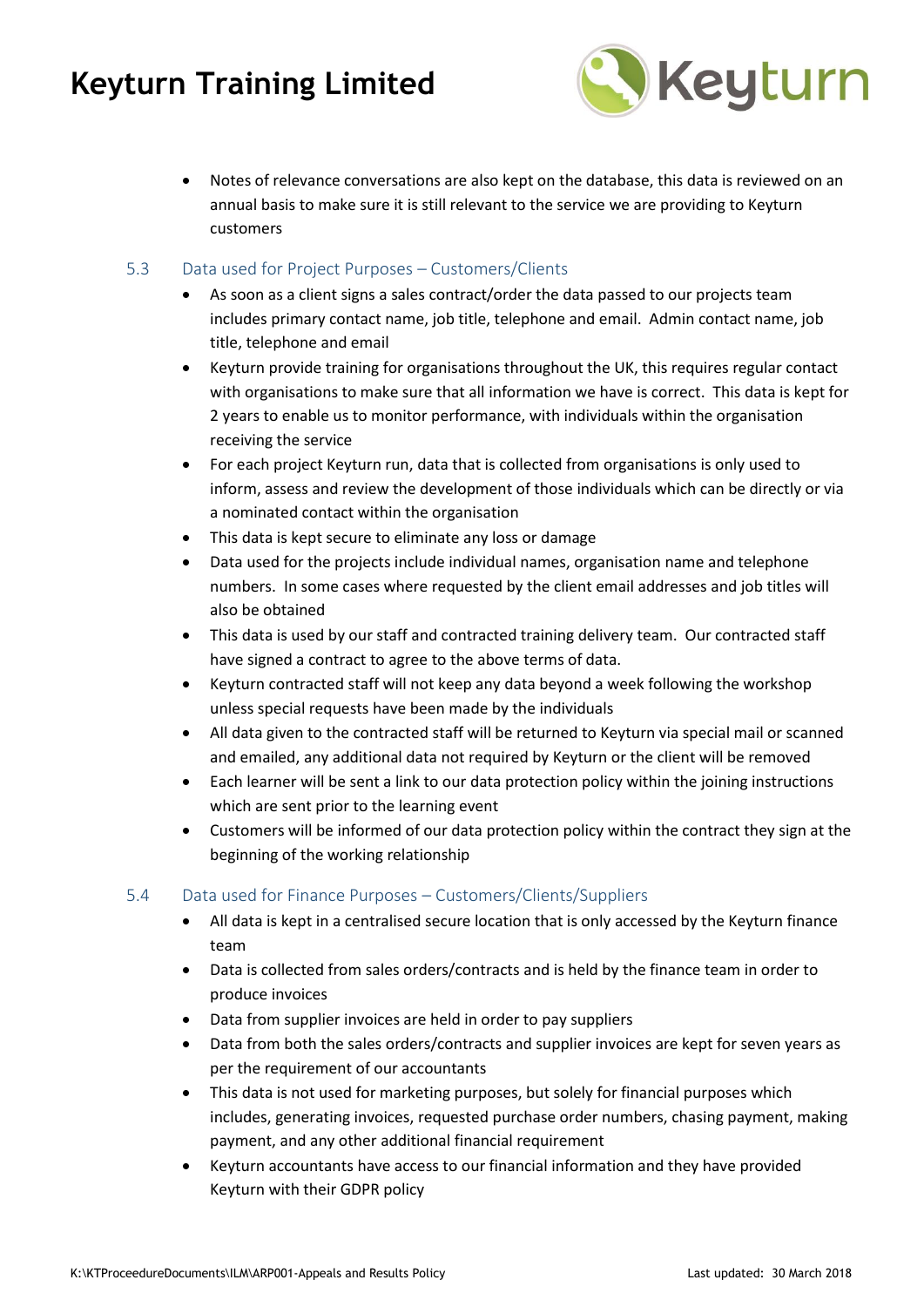

#### 5.5 Data used for Personnel Purposes – Internal Staff/Contractors

- Data of employees is kept in a secure location and is only accessible by the directors
- This data kept on employees is name, address, telephone number, emergency contact details, appraisal documentation, disciplinary notes, holiday forms, sickness forms, salary and pension information, contracts
- All data kept on employees is used for either health and safety, emergency, managing performance, maintaining monthly salary payments, calculating annual holidays, calculating statutory pension payments as per the terms and conditions of employment
- Employee data is kept during the employment plus an additional six years after they have left. This is due to legal obligations
- Employees have the right to erasure following employment but not during employment
- CV's are kept on file for a minimum of six months, and reviewed depending on requirement (i.e. a potential traininer's CV will be kept longer for the purposes of responding to internal and external quality assessment for Keyturn's qualification programmes)
- 5.6 Data used for Qualifications Learners

In addition to the above, those clients that choose to go the qualifications route, additional data will be required. This includes learners name, date of birth, nationality and contact details. This data is used for both ILM qualifications and Apprenticeships. This data is then inputted on to the ILM database to set up their membership and qualification status. More information on how to access the ILM personal data policy for learners can be found here - <https://www.i-l-m.com/privacy/learnerspersonaldata>

#### 6 Data security

Appropriate technical and organisational measures are implemented to make sure data is kept safe. With the relevant software, reviews and updates put in place.

Administrative and managerial processes and procedures are put in place to make sure that data is used correctly, legally and securely. This is reviewed on a regular basis by the board of directors. The Data Protection Officer is on the board of directors.

For more information or if you have any questions regarding your use of data please do not hesitate to contact us on enq@keyturn.co.uk

Further information can be accessed on additional privacy and data protection policies: [Website Privacy Policy](https://keyturntrainingltd.sharepoint.com/:w:/g/documents/EfZ9WN_oKEtEkYWzU2yG6eABJmcKeizSD9FgOBYI1-Blkg?e=k19Fv7) (Keyturn documentation) [Privacy Policy](https://keyturntrainingltd.sharepoint.com/:w:/g/documents/EShCzS1ACwlJjqvE2OkErv8Byw3PWvT3LlIrWrtiJaxEtw?e=zPpUNe) (Keyturn documentation) [Training Team and Contracted Staff Policy](https://keyturntrainingltd.sharepoint.com/:w:/g/documents/EYdgoKWPH61EmFWBllSJfPYBc4u6ZiMKAxtvr_yM3gBDsA?e=9rHv4E) (Keyturn documentation) [ILM Learner Personal Data](https://www.i-l-m.com/privacy/learnerspersonaldata) (ILM Qualifications) [Microsoft Dynamics Data](https://privacy.microsoft.com/en-gb/privacystatement) (Keyturn's data system) [Inscape Epic Privacy Data](https://admin.inscape-epic.com/login.aspx) (when completing online behaviour profiles)